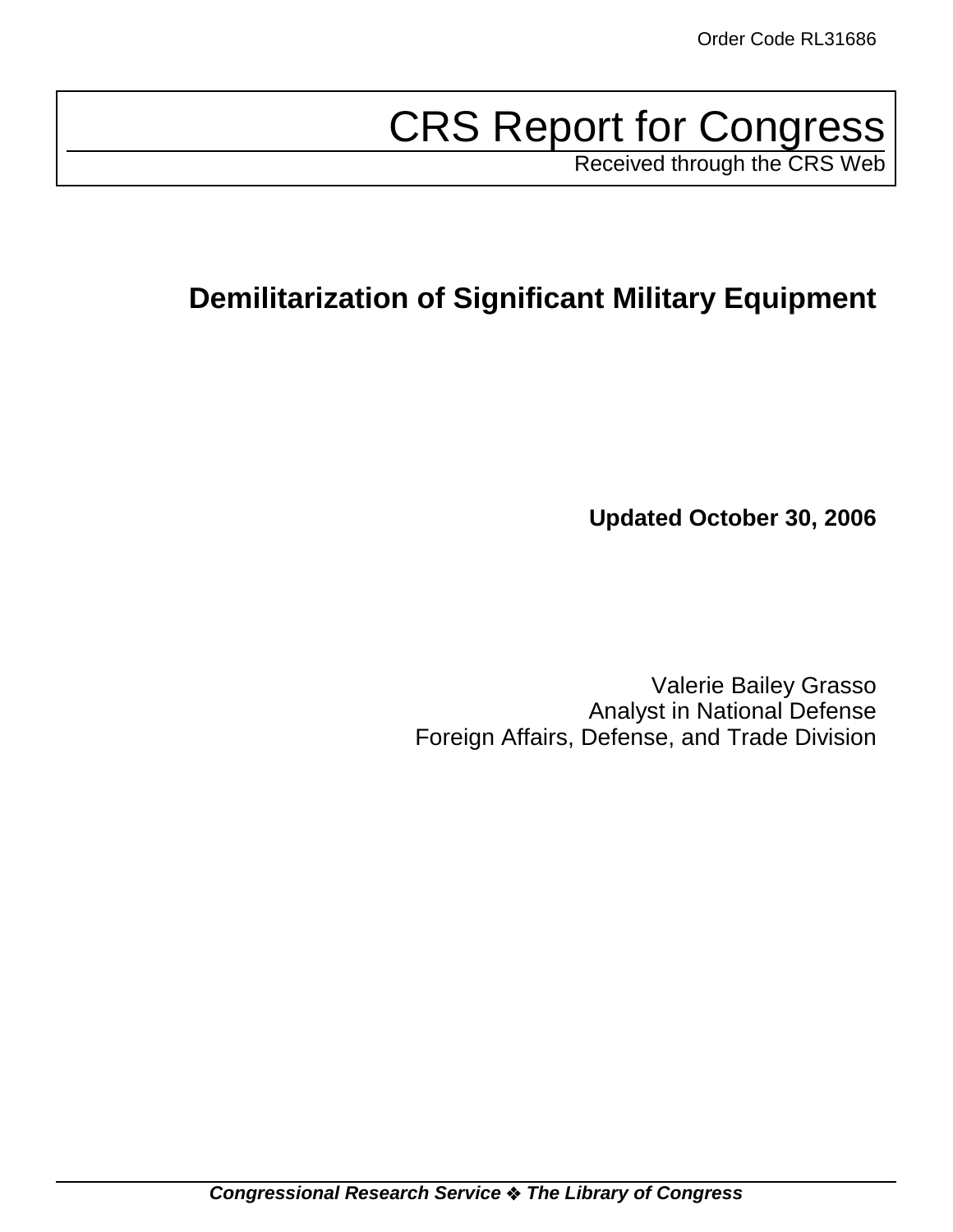# Demilitarization of Significant Military Equipment

#### **Summary**

This report examines the process and problems associated with demilitarizing significant military equipment in the United States. The demilitarization of military equipment is an important issue today; evidence has shown that because of some failures in enforcement, potentially harmful weaponry and parts are finding their way into the hands of private citizens, as well as possible enemies of the United States.

The effort to dispose of and demilitarize surplus military equipment dates back to the end of World War II, when the federal government decided to reduce a massive inventory of surplus military equipment by making such equipment available to civilians. The Department of Defense (DOD) identifies and disposes of approximately \$20 billion of military surplus/excess materiel annually - items ranging from desks and chairs to full weapons systems. Recently, at a July 2006 hearing before the House Government Reform Committee, Subcommittee on National Security, Emerging Threats, and International Relations, Bennie Williams, the Defense Logistics Agency (DLA) Director of Logistics Operations, identified four target areas for managing the collection, inventory, and access to surplus and excess military equipment: (1) processing controls for batch lot items and materials requiring demilitarization; (2) processing of items received at the Defense Reutilization and Marketing Service (DRMS) coded with Local Stock Numbers; (3) improved controls regarding access to DRMS inventory assets; and (4) reducing the concurrent procurement of items available at DRMS.

Multiple agencies are involved in the control of excess and surplus defense equipment and weapons because DOD does not have the authority to fully enforce all demilitarization standards. Even the DOD demilitarization policy in place is regarded as ineffective and incomplete. There is no centralized federal authority to manage the program as each federal agency has its own policy and internal regulations which govern the acquisition, use, and disposal of demilitarized property.

Proponents who argue for the demilitarization of military equipment say that it is necessary to prevent accidental injury and death, while avoiding the unnecessary transfer of potentially harmful technology or military capability to domestic or foreign sources. Opponents, however, argue that the demilitarization issue is an attempt by the federal government to usurp the legal rights of law-abiding citizens and groups to own or possess firearms.

 In the future, Congress may consider several demilitarization options ranging from: (1) permitting selective exemption; (2) appointing one agency as Executive Program Agent for all agencies; (3) convening an independent panel; (4) conducting hearings; or, (5) taking no action. This report will be updated as warranted.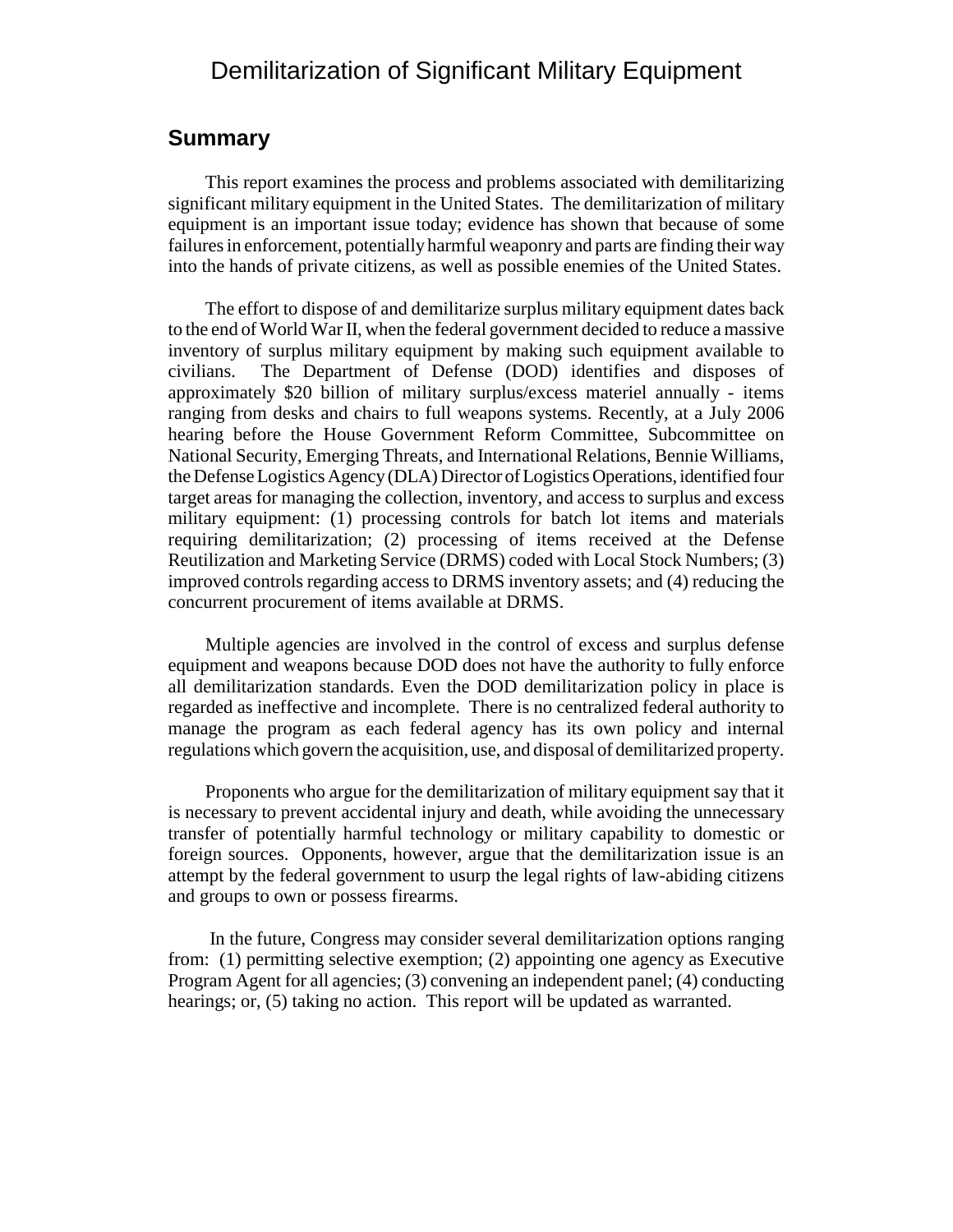# **Contents**

| Recent Congressional Hearings on DOD Demilitarization and Disposal Policy . 5 |
|-------------------------------------------------------------------------------|
|                                                                               |
|                                                                               |
|                                                                               |
| Establish One Agency as Executive Agent for All Federal Agencies  14          |
|                                                                               |
|                                                                               |

# **List of Figures**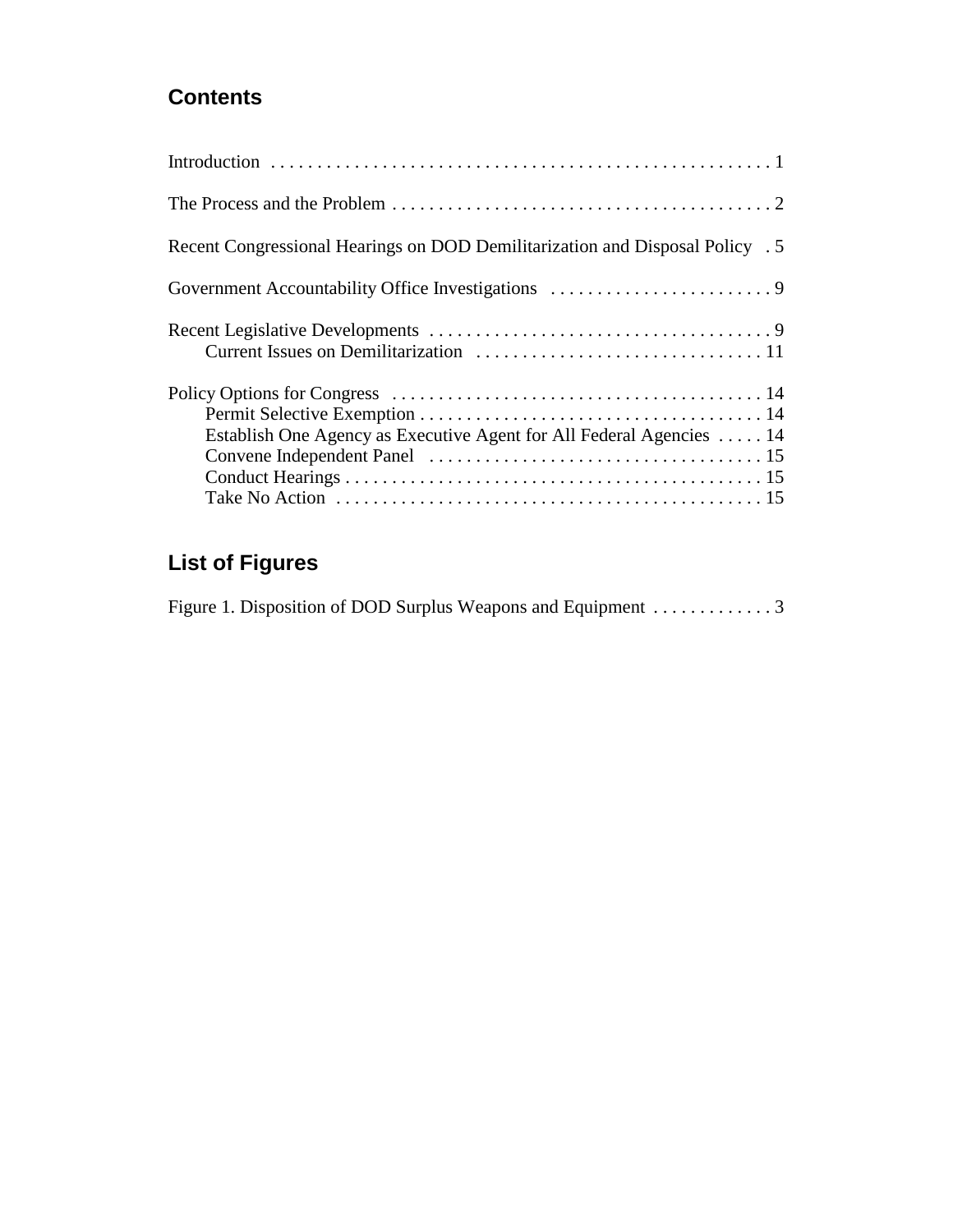# Demilitarization of Significant Military Equipment

### **Introduction**

The effort to dispose of, and demilitarize, surplus military equipment dates back to the end of World War II, when the federal government decided to reduce a massive inventory of surplus military equipment by making such equipment available to civilians.<sup>1</sup> Through the establishment of the defense surplus program, the public was able to purchase military goods and supplies, as well as scrap metal. The federal government created a program to loan and donate equipment to private organizations. Some equipment has become part of historical collections, and/or is used for military exhibitions and war reenactments. Before military equipment is released to individuals or groups, it is supposed to meet certain demilitarization standards.

According to the Department of Defense (DOD), to demilitarize military equipment is to destroy its inherent military offensive or defense capability. The demilitarization process itself may include scrapping, melting, burning, or alteration of the material to prevent further use of its originally intended military or lethal purpose. Demilitarization applies equally to equipment that may be in a serviceable, or unserviceable condition, and to equipment that has been screened and rendered to be excess equipment. Once properly demilitarized, the equipment or materiel may be rendered inoperable. $2$  As an example of what can happen when incorrect codes are assigned, an article in *Newsweek* revealed how sensitive Air Force communications parts, which required total destruction, or "Code D" when demilitarized, wound up in a world-wide auction on eBay.<sup>3</sup>

<sup>&</sup>lt;sup>1</sup> This report focuses primarily on the demilitarization of military equipment; however, the disposal of surplus equipment is a closely-related issue which affects the demilitarization process. At the end of World War II, the United States had approximately \$34 billion of surplus weapons, equipment, and supplies on hand. In order to reduce equipment inventories and raise monies to repair/replace aged equipment and purchase modern weapons, the federal government increased the size and scope of its defense surplus program and sold or gave away weapons and equipment to individuals and groups. The more surplus equipment and weapons available to individuals and groups, the greater the need for equipment demilitarization.

<sup>&</sup>lt;sup>2</sup> Demilitarization Manual, DOD 4160.21-M-1, Chapter 2.6K, Demilitarization and Disposal. Certain military equipment is classified as significant military equipment (SME), and is defined in the Code of Federal Regulations (22 CFR 120.7) as "... articles for which special export controls are warranted because of their capacity for substantial military utility or capability."

<sup>3</sup> Carem, Ed. A Hot Deal On Spy Gear. *Newsweek*, June 10, 2002. p. 8.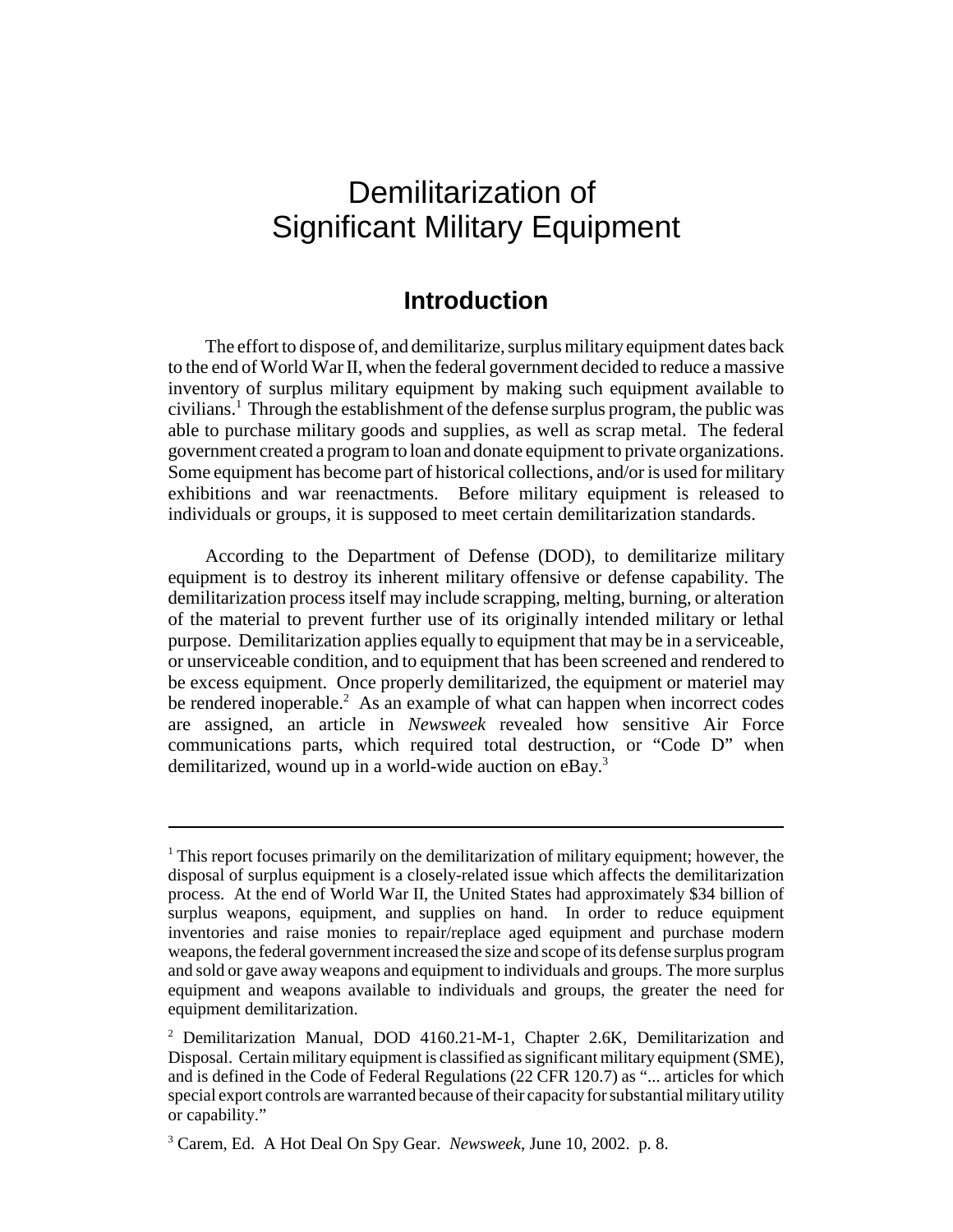This report examines the process and problems associated with demilitarizing significant military equipment in the United States. The demilitarization issue is an important one today because evidence has shown that, due to failures in enforcement, potentially harmful weaponry and weaponry parts are finding their way into the hands of private U.S. citizens, as well as potential enemies of the United States.

## **The Process and the Problem**

The demilitarization of significant military equipment can be best understood through an examination of the DOD surplus property disposal process.

 The disposal of defense surplus property is delegated to DOD from the General Services Administration (GSA). The Federal Property and Administrative Services Act of 1949 authorizes GSA to dispose of government real and personal property, and DOD is delegated responsibility for the supervision, direction, sale, and final disposition of DOD property.4 DOD further delegates this responsibility to the Defense Logistics Agency (DLA), and; DLA authorizes a component group, the Defense Reutilization and Marketing Service (DRMS), to carry out the disposal activity.<sup>5</sup> Prior to 1972, each branch of military service had its own independent surplus equipment program; after 1972, the Army was assigned exclusive control.<sup>6</sup>

<sup>4</sup> DOD 4140.1R, Defense Materiel Disposal Manual. Specific guidance for property identified as Munitions List Items (MLI)/Commercial Control List Item (CCLI) can be found in DoD 4160.21-M-1, Defense Demilitarization Manual. For a complete explanation of definitions, interpretations, acronyms, and other terms of reference used in this report, see Appendix 2 of the Defense Materiel Disposal Manual.

<sup>&</sup>lt;sup>5</sup> 10 U.S.C. 2572. The demilitarization of military equipment and materiels is one of four managerial responsibilities under the DOD Donation Program. The DOD Donation Program is under the auspices of the Defense Reutilization and Marketing Service (DRMS), which is part of the Defense Logistics Agency, DOD's principal combat logistics support organization. DRMS is charged with the administration of the Defense Materiel Disposition Program worldwide in the role of the Integrated Program Manager.

<sup>&</sup>lt;sup>6</sup> See [http://docs.usapa.belvoir.army.mil/jw2/xmldemo/r700-144/main.asp]. Although the Army was the lead agency, prior to 1998 there were no U.S. Army regulations which governed the demilitarization policy; thus, the military services operated under the broad guidance of Title 10, United States Code (U.S.C.), Section 2572, and each program interpreted the rules differently. For example, the Center for Military History often waived the demilitarization requirements for certain organizations. Under this provision, the Center was able to give away fully operational Cobra helicopters to private citizens. Citing a lack of funding to support helicopter restoration, the Center offered helicopters in exchange for having private citizens assume the restoration costs, and granted waivers to certain organizations to exercise control over property (for example, one museum moved its property from state to state) without DOD's knowledge or permission. In 1998, then Secretary of the Army Togo West issued a regulation on army demilitarization policies. Under the new regulation, the Center would be responsible for the historical collection of military property, while the Army Materiel Command would assume responsibility for all other property.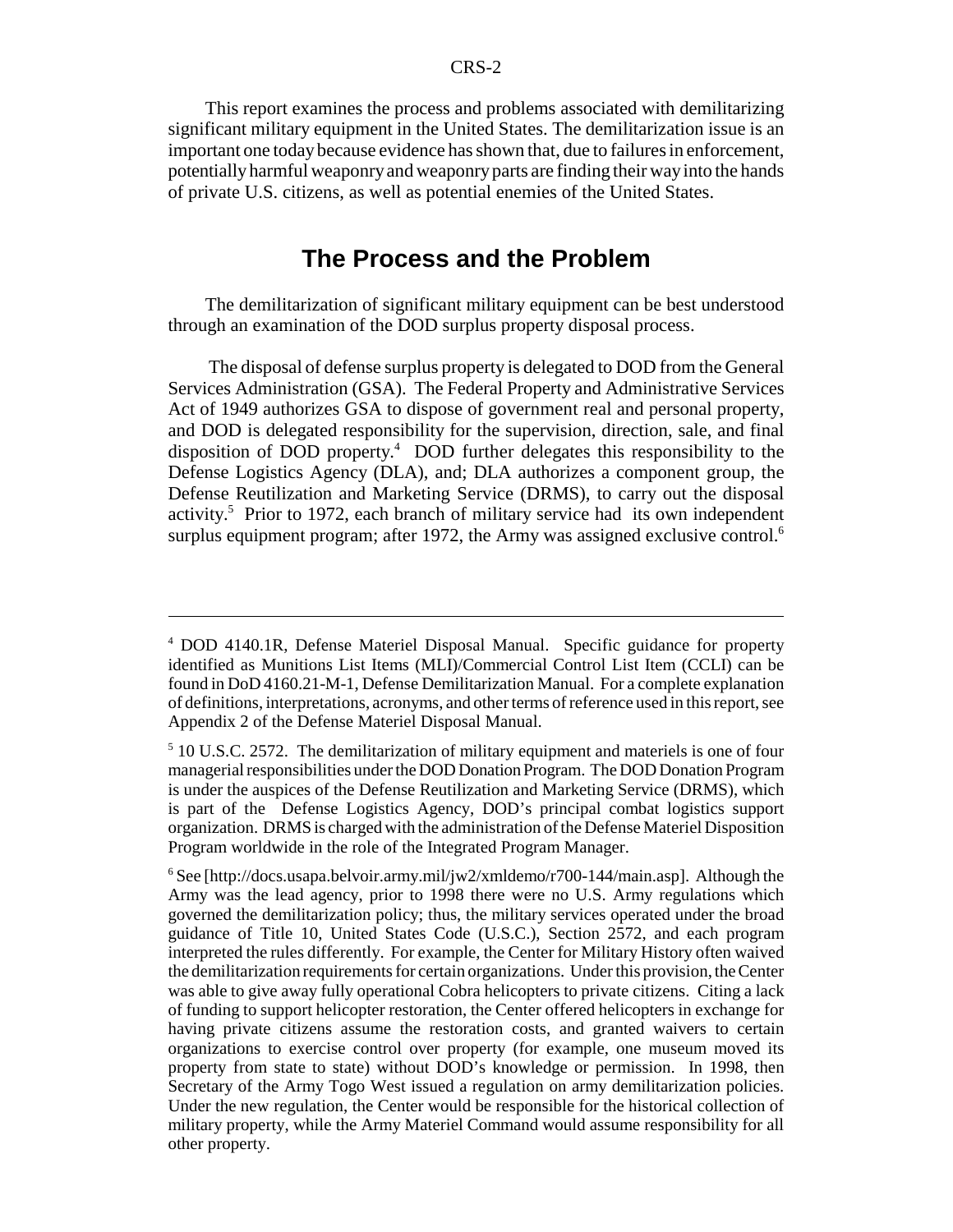DRMS was formed in 1972, largely to fix the problems with the defense surplus equipment program. Headquartered in Battle Creek, Michigan, DRMS has a total work force of 1,328 civilians and 11 active duty military personnel. DRMS has offices in 37 states and 14 countries (including Iraq and Afghanistan), providing support at major U.S. military installations around the world.<sup>7</sup> In FY2005, DRMS processed 3.4 million line items, with an original acquisition value of over \$20 billion.<sup>8</sup> Surplus and excess items can be large and small, and can range from baby bottles and desks to automobiles and full weapon systems.

DOD identifies and disposes of approximately \$20 billion dollars (acquisition value) of excess and surplus property annually (excluding ammunition, small arms, chemical weapons, nuclear weapons, or classified materials.) $9$  Excess defense property goes to DRMS for redistribution within DOD or transfer to other federal agencies; property not transferred or redistributed is deemed surplus and donated to eligible state and local governments, as well as among other qualified organizations;

#### **Figure 1. Disposition of DOD Surplus Weapons and Equipment**



finally, property that remains is sold to the general public, some as scrap metal.<sup>10</sup>

**Figure 1** illustrates that less than 1% of all weapons and equipment, designated as surplus, is transferred within DOD to other agencies or to the military services. Approximately 50% of weapons and equipment are designated for the foreign military sales program, while the<br>remaining 50% of weapons and of weapons and equipment are designated for provisional transfer to qualified organizations through the DOD Surplus Equipment Program,  $FMS$  and for public sale.<sup>11</sup>

<sup>&</sup>lt;sup>7</sup> For answers to questions about the disposal of government surplus property, contact DRMS at 1-888-352-9333, or on the internet at [http://wex.drms.dla.mil].

<sup>&</sup>lt;sup>8</sup> Statement of Bennie Williams, Director, Defense Logistics Agency, before the House Government Reform Subcommittee on National Security, Emerging threats, and International Relations, July 26, 2006.

<sup>&</sup>lt;sup>9</sup> Control of Military Excess and Surplus Materiel. Report of the Defense Science Board Task Force, Office of the Under Secretary of Defense For Acquisition & Technology, December 1998. p. 2.

 $10$  For a discussion of the policy governing donations, transfers, loans, and exchanges of defense surplus and excess property, see DOD 4160-21.M-Chapter 6, available online at [http://www.drms.dla.mil/index.html].

 $<sup>11</sup>$  The Foreign Military Sales Program is not the focus of this report. However, the Defense</sup> Science Board identified foreign military sales as a significant potential for property leaks that slipped through the DOD demilitarization process. For a general discussion of the (continued...)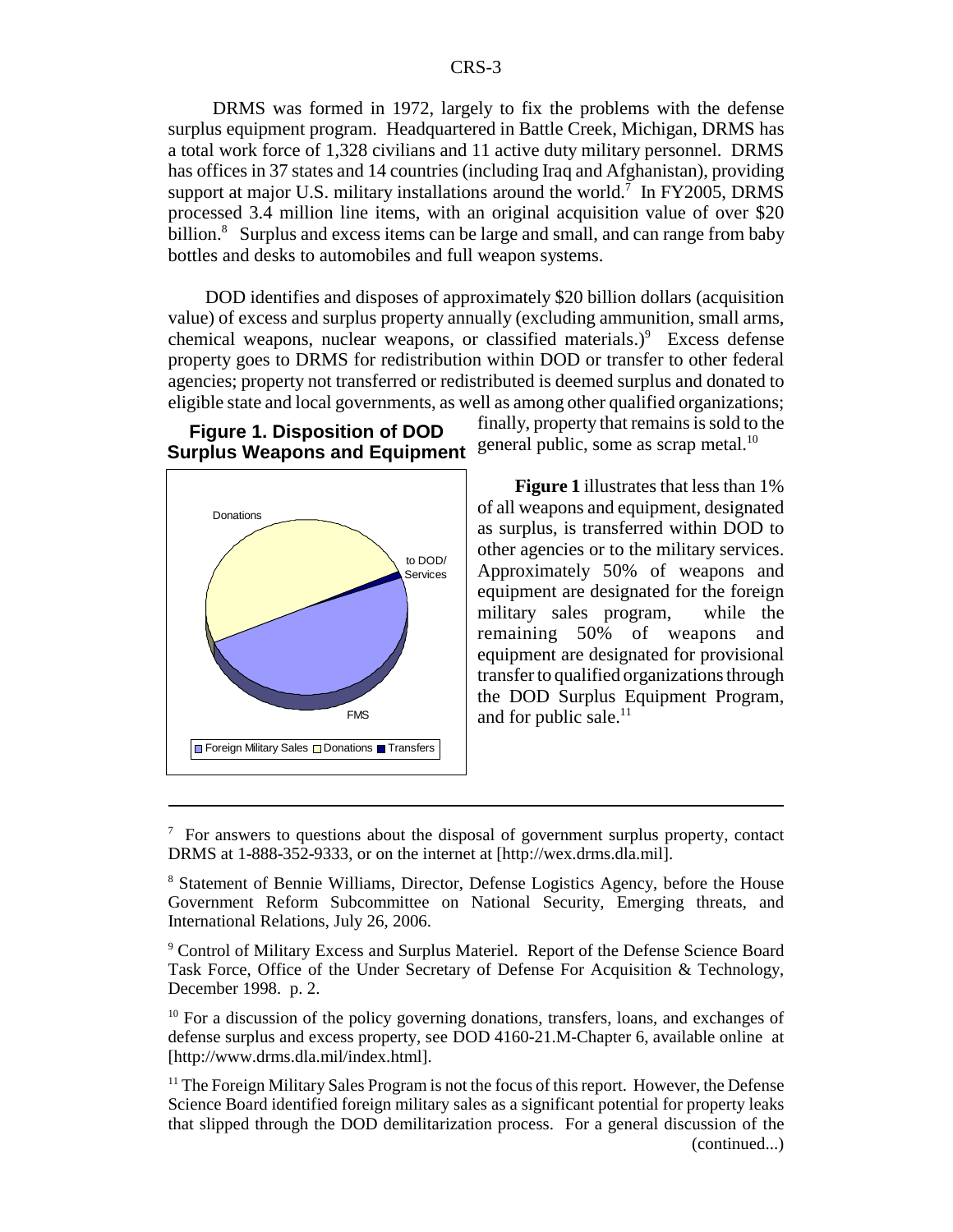According to DRMS policy, when surplus and excess items requiring demilitarization are transferred within DOD to the military services or other DOD agencies, the responsibility for accomplishment of demilitarization is also transferred. However, when surplus and excess items requiring demilitarization are transferred or donated to qualified individuals and groups (such as state agencies, museum owners, and foundations), a provisional title transfer is granted, meaning that those qualified agencies, individuals, or groups must return the items when they are no longer in possession of them. Therefore, they are prohibited from selling or leasing the items to a third party not specifically authorized to possess them. Property released through public sale is not considered sold until the demilitarization process is completed. Since demilitarization is a condition of sale, DOD maintains that if there is no demilitarization, there is no sale. Under these circumstances, DOD maintains that private owners (or those in possession of DOD equipment) cannot pass on ownership to subsequent owners.<sup>12</sup>

Each item of property is assigned a demilitarization, or "demil" code.<sup>13</sup> Codes are assigned when items are first manufactured for, or purchased by, DOD. Each of the military services sets the demilitarization code for each item it owns in the DOD inventory. The Defense Logistics Agency (DLA) has the ability to challenge the demilitarization code on an item if it appears an error was made, but each military service retains ultimate decision-making authority over demilitarization codes for its items. The military services assign the codes for spare parts for new aircraft, ships, weapons, supplies, and other equipment. The code determines whether the item contains military technology or capability, and establishes what must be done to an item before it is sold to the public; codes are reviewed and revalidated every 5 years.

There are nine code categories, depending on whether the item is part of the United States Munitions List Items (USMLI) or a Commerce Control List Item (CCLI). Codes range in severity; items coded with the letter "A" require no demilitarization<sup>14</sup>, while items coded with the letter "D" require "total destruction of

 $11$  (...continued)

Foreign Military Sales Program, see CRS Report RS20428, *Excess Defense Articles: Grants and Sales to Allies and Friendly Countries,* by Richard Grimmett.

<sup>&</sup>lt;sup>12</sup> DLA Form 1822, November 2001. DOD has revised its end-use certificate to make ownership issues clearer. An end-use certificate is a statement regarding the disposition and use of property which must be completed by all applicants for MLI/CCLI property prior to acceptance by the federal government; this document is required by the DOD Trade Security Office prior to the property's removal from DOD. The applicant certifies his/her status as: (1) a citizen of the United States of America; (2) lawfully admitted to the United States for Permanent Residence and maintains such residence under the Immigration and Nationality Act, as amended; (3) a citizen of another country; or (4) an official of a foreign government entity in the Unites States.

<sup>&</sup>lt;sup>13</sup> See [http://www.demil.osd.mil/documents/app3\_99.pdf] for a complete list of military equipment demilitarization codes and coding guidance.

<sup>&</sup>lt;sup>14</sup> According to Bennie Williams, DLA Director of Logistics Operations, DLA manages over 70% of the "Code A" line items received by DRMS. Of particular concern is that many of these items were in excess yet in serviceable condition; to increase reutilization with DOD, (continued...)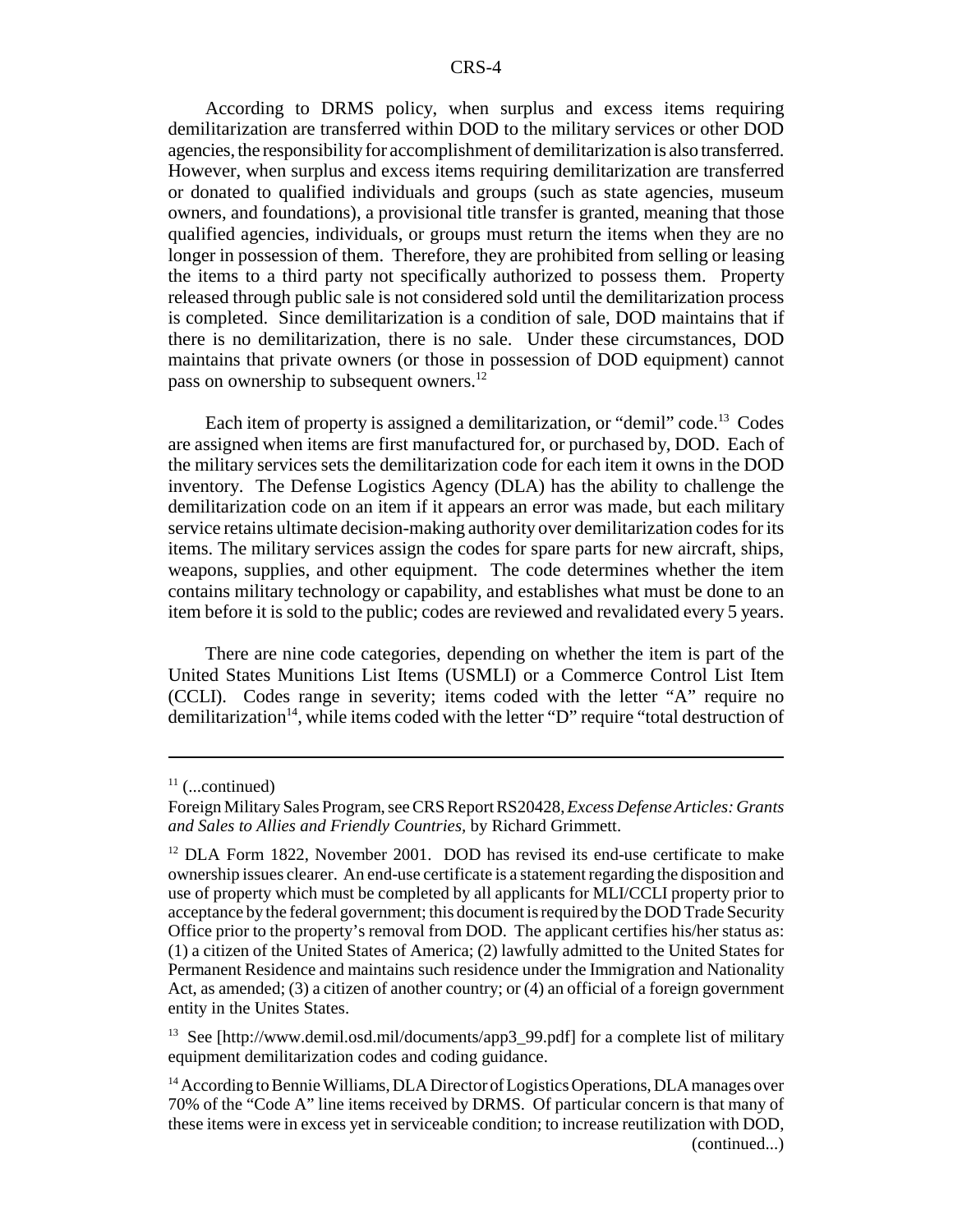item and components so as to preclude restoration or repair to a usable condition by melting, cutting, tearing, scratching, breaking, punching, neutralizing, etc."15 Demilitarization rules vary according to the type of organization that is gaining possession of the property. Prior to 1998, the demilitarization policy allowed museums to receive fully operational tanks. DOD is aware of one museum that has M-60 tanks fully operational, but the guns on the tanks have been rendered inoperable.

# **Recent Congressional Hearings on DOD Demilitarization and Disposal Policy**

During the  $109<sup>th</sup> Congress$ , several hearings and related investigations were held to reexamine the DOD surplus and excess property system. A new investigation revealed that many of the problems uncovered during previous congressional hearings were still present. Sensitive military equipment continued to be sold and/or donated to the public.

At the July 2006 hearing before the House Government Reform Committee's Subcommittee on National Security, Emerging Threats, and International Relations, the Government Accountability Office (GAO) testified that from FY2002 through FY2004, DOD disposed of \$33 billion in excess property, of which \$4 billion was reported to be in new, unused, or excellent condition. Of the \$4 billion, approximately 12% (or \$495 million) of this property was used within DOD; the remaining \$3.5 billion in property was transferred or donated outside of DOD, sold to the public, or destroyed. As part of the probe into the inventory control process, investigating GAO staff purchased sensitive military equipment items that were improperly sold to the public. At the same time, DOD continued to purchase many of the same items.16

At the July hearing, Bennie Williams, DLA Director of Logistics Operations, discussed DOD's efforts to improve the performance of the surplus and excess property inventory management and control system. Mr. Williams identified four target areas for managing surplus military equipment: (1) processing controls for batch lot items and materials requiring demilitarization; (2) processing of items received at the Defense Reutilization and Marketing Service (DRMS) coded with

 $14$  (...continued)

there is now greater coordination of effort among OSD, DLA, and the military services.

<sup>&</sup>lt;sup>15</sup> DOD 4160.1M, Appendix 3. According to the Defense Science Board, less than five percent of surplus defense material is destroyed or rendered unusable through demilitarization.

<sup>&</sup>lt;sup>16</sup> Government Accountability Office. DOD Excess Property - Control Breakdowns Present Significant Security Risks and Continuing Waste and Inefficiency. Statements of Gregory D. Kutz, Managing Director, and John P. Ryan, Assistant Director, Forensic Audits and Special Investigations. July 25, 2006, 10 pages.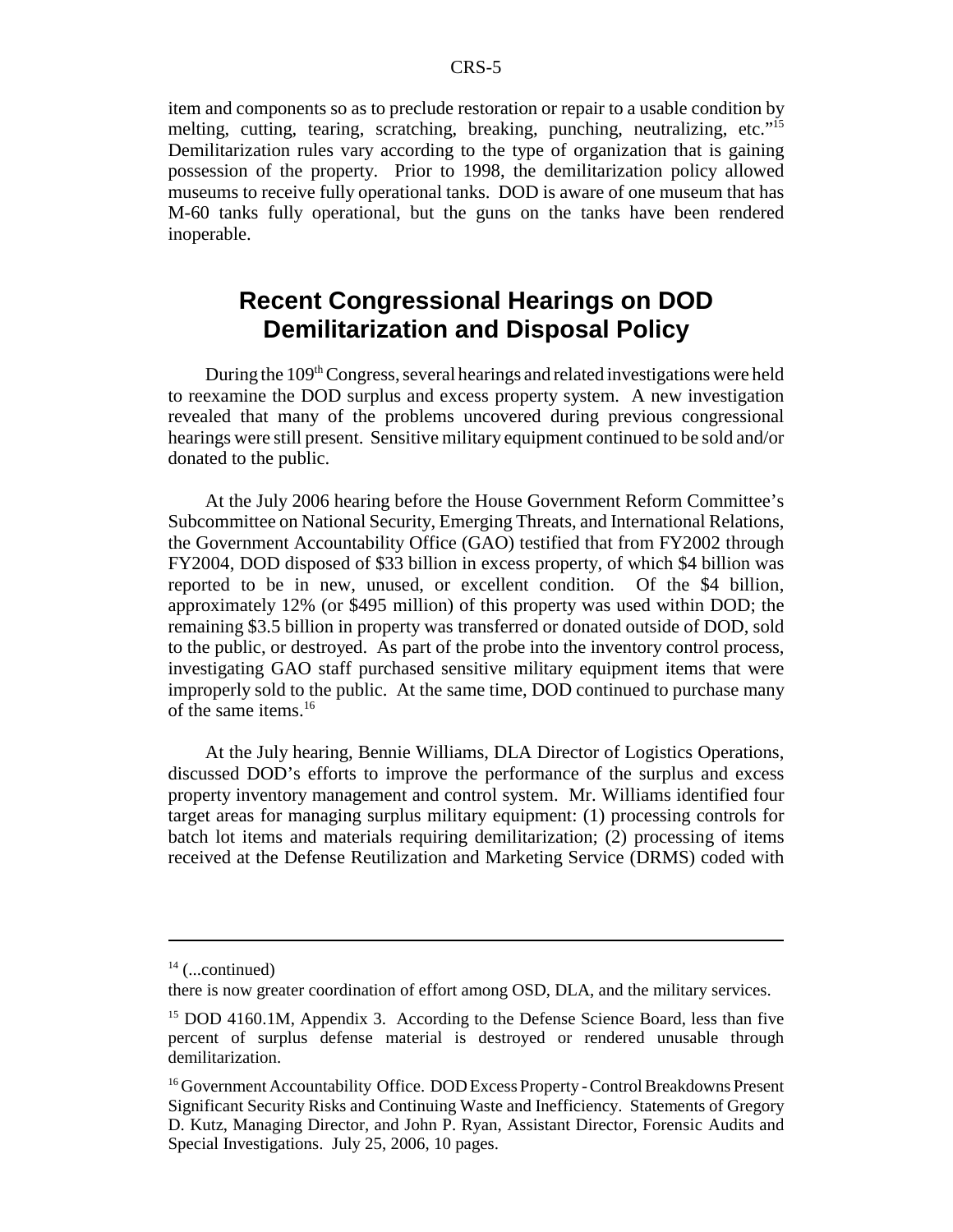Local Stock Numbers; (3) improved controls regarding access to DRMS inventory assets; and (4) reducing the concurrent procurement of items available at DRMS.<sup>17</sup>

During the  $106<sup>th</sup>$  Congress, Congress had directed DOD to submit a plan to address problems associated with the disposal of surplus and excess defense materials.<sup>18</sup> In floor debate on the FY1999 defense authorization bill, Senator Charles Grassley compared the equipment demilitarization and disposal problems as similar to the problems identified some 25 years earlier, at Senator John McClellan's 1972 committee hearing on the same issue.<sup>19</sup> Senator Grassley observed that:

The problem with lax disposal isn't new. The first congressional hearings on this topic were conducted in the early 1970s. At that time, Congress received testimony that the Pentagon's program for ensuring the disposal of surplus items was in shambles. Under current practice, the Pentagon has decided the answer to the question of what to do with surplus parts is to sell them to the highest bidder, with practically no controls in place...Mr. President, the depots which sell sensitive military surplus have become thriving terrorist flea markets. In fact, the Pentagon even has a world wide web homepage to advertise military surplus for sale — some of it classified. Who knows, right now some of Saddam Hussein's henchman could be browsing this homepage looking for spare parts or new weapons...Finally, I'd like to sum up the situation we have here. Despite congressional oversight going back to Senator McClellan's 1972 hearings, nothing has really changed. Therefore, it's clearly time for Congress to step up to the plate and take action. That's why I'm offering this amendment to the DOD authorization bill to give law enforcement an enhanced ability to catch arms smugglers who are targeting military surplus.<sup>20</sup>

On July 8, 1997, Senator Grassley, as Chair of the Senate Judiciary Subcommittee on Administrative Oversight and the Courts, called for an investigation into the disposition of government surplus items, citing media reports that indicated that disposal procedures were "unacceptably loose."<sup>21</sup> At the hearing,

 $17$  Statement of Bennie Williams before the House Government Reform Committee, Subcommittee on National Security, Emerging Threats and International Relations, July 25, 2006. The hearing was titled " DOD Excess Property: Inventory Control Breakdowns Present a Security Risk."

<sup>&</sup>lt;sup>18</sup> Section 1051. Plan for Improved Demilitarization of Excess and Surplus Defense Property. FY1999 Defense Authorization Act, H.R. 3616, P.L. 105-261, October 17, 1998.

<sup>&</sup>lt;sup>19</sup> In July 1972, the Permanent Subcommittee of the Senate Committee on Governmental Affairs, under the chairmanship of Senator John McClellan, conducted hearings on the DOD surplus program. Witnesses testified to the improper public sale of automatic weapons, missiles, and sensitive components of military weapon systems. U.S. Senate Committee on the Judiciary, Subcommittee on Administrative Oversight, July 8, 1972.

<sup>&</sup>lt;sup>20</sup> Statement of Senator Grassley during the floor debate of the FY1999 Defense authorization bill. *Congressional Record*, Volume 144, Number 84, 144 Cong Record S6991, 105<sup>th</sup> Congress, 2<sup>nd</sup> Session, Wednesday, June 24, 1998, p. 1011-1014.

<sup>&</sup>lt;sup>21</sup> Statement of U.S. Senator Charles Grassley, Chairman, Senate Judiciary Subcommittee on Administrative Oversight and the Courts. Hearing on the Department of Defense Disposition of Government Surplus Items. Senate Hearing, 105-227, Judiciary hearing 105- (continued...)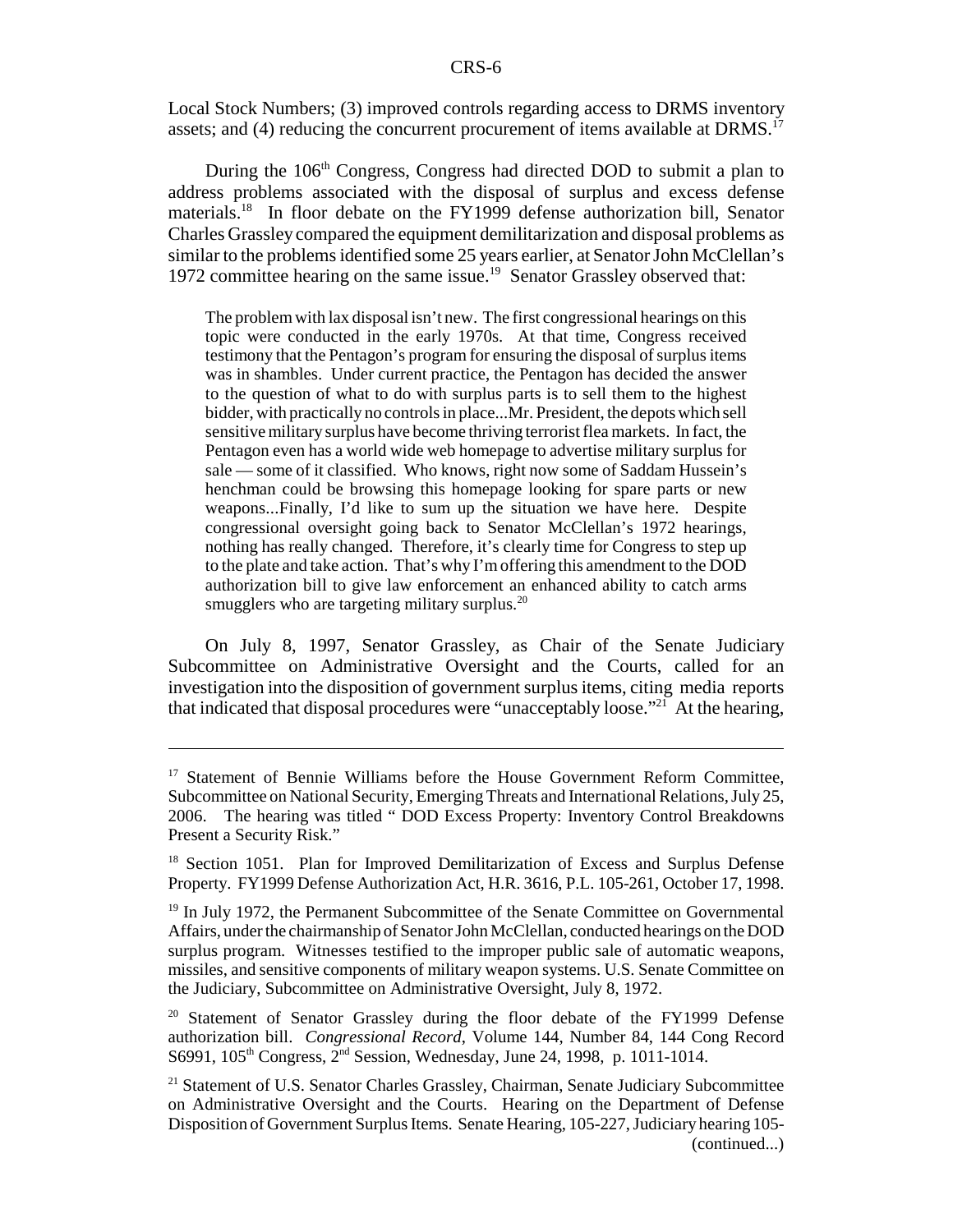the chief witnesses were Dave Barrington and Jack Blackway. Mr. Barrington was a former DOD criminal investigator with the DOD Trade Security Control Office, who had been interviewed as part of a three-month media investigation into the surplus weapons program. He had resigned from his position in protest over the poor enforcement procedures. Mr. Blackway was the head of the DOD Trade Security Controls Office. Both Mr. Barrington and Mr. Blackway testified to the existence of many program deficiencies, including a lack of resources and staff. Mr. Blackway expressed the opinion that the current staff and resources were insufficient to handle the broad range of demilitarization program responsibilities. Senator Grassley noted in his remarks before the hearing that "Mr. Barrington has been fundamental in alerting the public to the demilitarization problems and has been interviewed many times on the subject. You may have read about his interviews with *U.S. News* and also *60 Minutes*."22 According to transcripts of the hearing, the 1996 media investigations were a major factor in the decision to conduct the congressional investigation and hold the 1997 hearings.

The media investigation referred to was a three-month, joint investigation by journalists from the television news program *60 Minutes,* along with journalists from the periodical *U.S. News and World Report*, which uncovered significant problems in the military surplus weapons program.<sup>23</sup> The investigation examined Pentagon records and U.S. Customs Service documents, and conducted interviews with many federal officials. The investigation identified three major deficiencies:

! **DOD had incorrectly coded many weapon components in the military equipment inventory.** As a result of the push for reducing the size of the surplus military weapon and equipment inventory at the end of the Cold War, as well as to generate cash for new equipment and modernized weapons, DOD held weapon and equipment auctions at over 170 military installations. In so doing, DOD inadvertently mislabeled many military parts that should have been earmarked for total destruction. As a result, these parts were made available for sale at auctions, where scrap metal dealers could purchase them cheaply and by the pound. At the hearing, it was reported that some dealers would sort through the mountains of

 $21$  (...continued)

<sup>30.</sup> July 8, 1997. Several witnesses with direct responsibility for aspects of surplus and demilitarization policies gave testimony at the hearing. They included Dave Barrington, Former Investigator, Defense Logistics Agency; Bonnie Tischler, Assistant Commissioner for the Office of Investigations, U.S. Customs Service; John Hensley, Special Agent, U.S. Customs Service; Lee Dolan, Senior Special Agent, U.S. Customs Service; Capt. Randle Bales, Associate Executive Director, Defense Logistics Center; and Jack Blackway, Chief of DOD's Demilitarization Policy.

 $22$  Excerpts from the opening statement of Senator Charles Grassley from the transcript of the July 8, 1997 hearing on the disposal of government surplus parts and equipment. Senate Hearing 105-227, Judiciary Hearing 105-30.

<sup>23</sup> Profile: Snafu. Military and Weapons Components Coded for Destruction before Demilitarization are Available at Auctions and through Locator Services to Civilians." *60 Minutes*, CBS, Inc. December 1, 1996.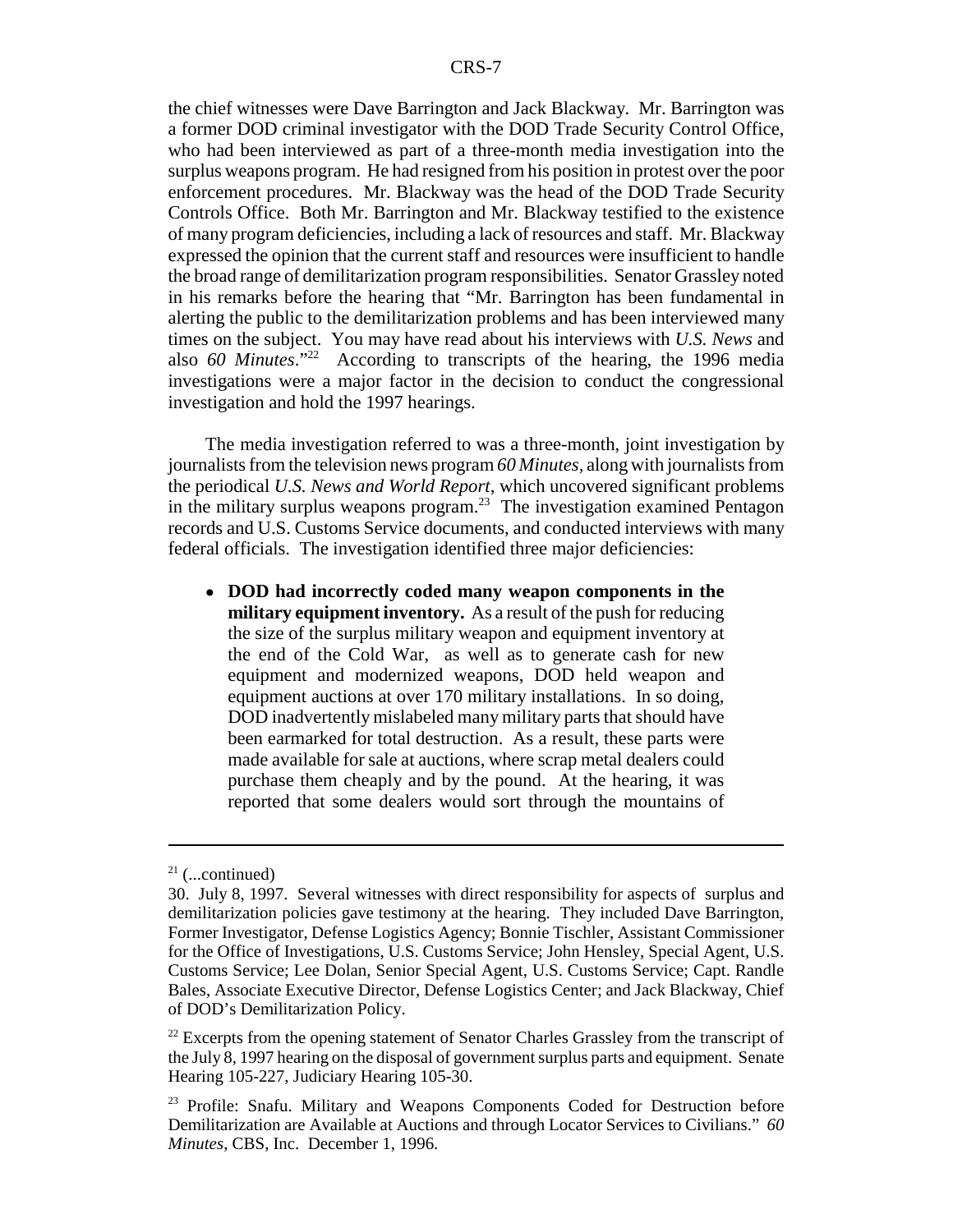scrap metal to find precious metals and sell them for a modest profit. Other dealers learned that many mislabeled parts were functioning pieces from sophisticated weapons systems that, when assembled, would produce a fully engaged weapon of military capability. Many of these parts were discovered through the practice of "dumpster diving."<sup>24</sup> As a result, many buyers purchased technologicallyadvanced, military components.

- ! **DOD made available large quantities of usable military weapon components.** According to the investigation, a federal task force investigating leaks in the military surplus system seized some 75 tons of usable parts from Cobra attack helicopters, parts, it said, that DOD should never have released. In another case, a reporter from *U.S. News and World Report* purchased for \$325 the component which guides the HAWK missile to its target. In this case, the dealer who sold the item was unaware of the sensitive nature of the weapon components.
- ! **DOD was ineffective in staffing, supervision, and exercising program controls in the operation and management of the program.** According to Dave Barrington, a former DOD investigator, DOD personnel suffered from a lack of proper training in identifying and classifying military surplus equipment. The sheer quantities of equipment received on a weekly basis meant that some equipment that should have been completely destroyed was sold in perfectly good, working condition. For example, DOD regulations called for the complete destruction of Cobra helicopter parts. On the one hand, investigators saw Cobra helicopters being destroyed at one outlet; on the other hand, at another surplus outlet in a different state, two fully functioning Cobra helicopters were built with surplus parts and sold.

As a result of the hearings, DOD designated one new staff position for the Trade Security Controls Office. Currently, the DOD Trade Security Controls Office is comprised of the Demilitarization Policy Program Manager, the DOD Trade Security Controls Program Manager, and a Demilitarization and Trade Security Controls Specialist. Despite the addition of one new staff position, Mr. Blackway states that the demilitarization policy and procedures remain largely unchanged today; that despite efforts to improve the program, many of the same problems identified in the congressional hearings in both 1972 and 1997 continue to exist today.25

<sup>24</sup> See [http://www.science.uva.nl/~mes/jargon/d/dumpsterdiving.html]. Dumpster-diving is the practice of sifting through refuse from an office or technical installation to extract confidential data, especially security-compromising information, or raiding the dumpsters behind buildings where producers and/or consumers of high-tech equipment are located, with the expectation of finding discarded, yet still valuable, equipment.

<sup>&</sup>lt;sup>25</sup> Views and comments attributed to DOD were offered by Mr. Jack Blackway, DOD Demilitarization Program Manager, and his staff, during an interview conducted at his office (continued...)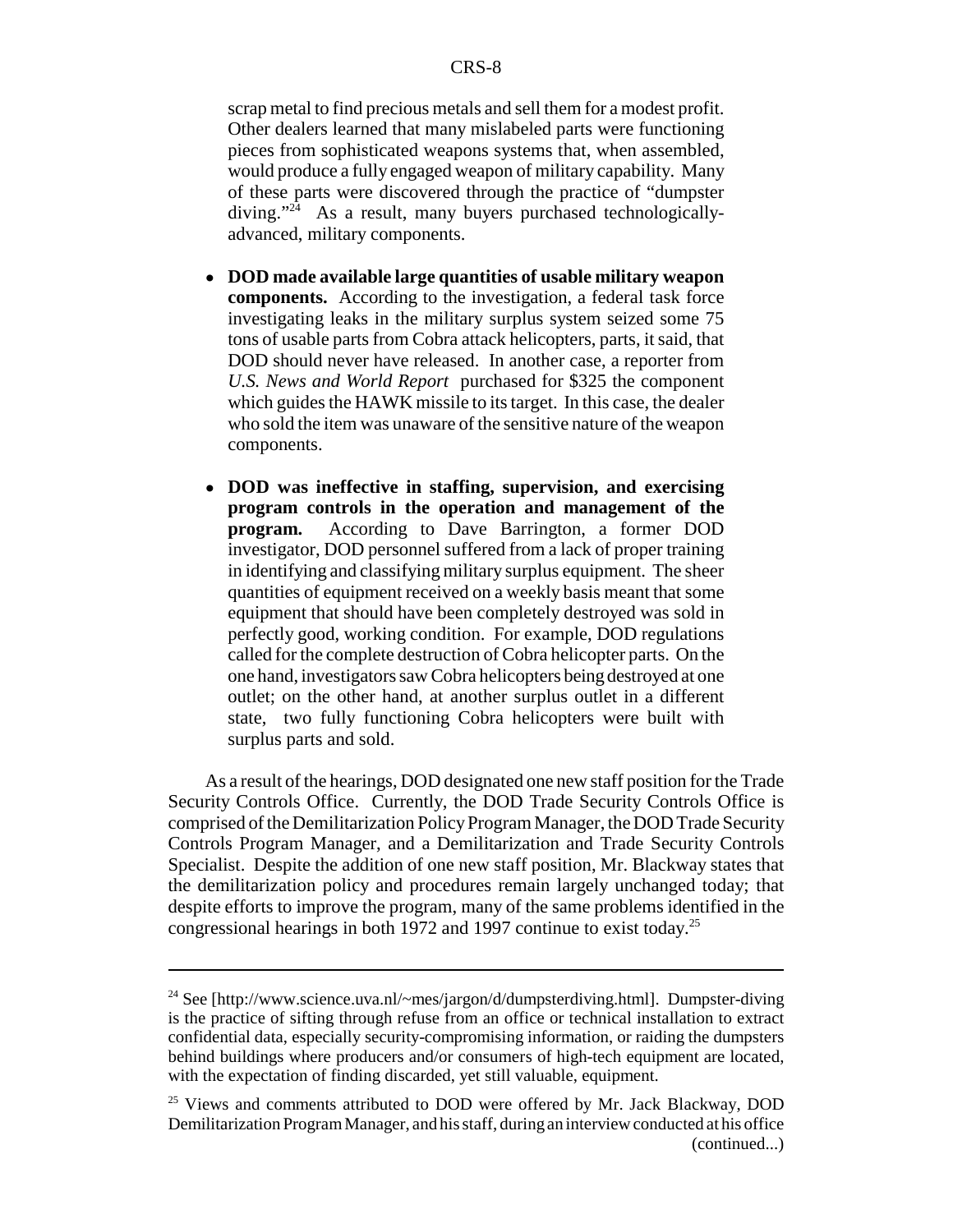### **Government Accountability Office Investigations**

Prior to 2006, GAO had conducted several investigations into the DOD Surplus and Excess Property Program. As early as 1990, GAO had identified the DOD Surplus Property Program as a "high risk" program because of the potential for waste, fraud, abuse, and mismanagement. The Senate Committee on Governmental Affairs and the House Committee on Government Reform supported GAO's efforts, and GAO conducted a series of investigations into various aspects of the surplus property program management.26

### **Recent Legislative Developments**

Section 8016 of the FY2007 DOD Appropriations Act ( H.R. 5631) prohibits the use of DOD funds to demilitarize or dispose of M-1 Carbines, M-1 Garand rifles, M-14 rifles, .22 caliber rifles, .30 caliber rifles, or M-1911 pistols. Section 8069 of the same bill prohibits the transfer of certain ammunition, such as center-fire cartridge and "armor penetrating" or "armor piercing" except under a contract with DOD to perform demilitarization. Such a contract would require the contractor to demonstrate that the equipment is rendered incapable of reuse by the demilitarization process, or is used to manufacture ammunition subject to a contract with DOD or the manufacture of ammunition for subject to a Department of State License for Permanent Export of Unclassified Military Articles.

During the  $107<sup>th</sup>$  Congress, several bills were introduced that, passed, would require a change in DOD demilitarization policy. Two provisions of H.R. 5010, the FY2003 DOD appropriations, required the demilitarization of surplus firearms and made it unlawful for DOD to transfer certain armor-piercing ammunition to any

 $25$  (...continued)

on December 3, 2001.

<sup>&</sup>lt;sup>26</sup> Since 1990, GAO has conducted a number of investigations into the operation of the DOD surplus and disposal programs, as discussed in the following reports: Property Disposal: Controls Needed to Preclude DOD Release of Unsafe Surplus M151 Jeeps. General Accounting Office, GAO/NSIAD-91-10. January 2, 1991, 10 p.; Statement of David R. Warren, Director, Defense Management Issues, National Security and International Affairs Division, General Accounting Office, before the Subcommittee on Government Management, Information and Technology, Committee on Government Reform and Oversight, House of Representatives. GAO/T-NSIAD-97-257. September 12. 1997, 10 p.; Memorandum to the Honorable Floyd D. Spence, Chairman, Committee on National Security, House of Representatives, from David Walker, Comptroller General, General Accounting Office. B-280096, August 1998; and Defense Inventory: Management of Surplus Usable Aircraft Parts Can Be Improved. General Accounting Office, GAO/NSIAD-98-7, October 2, 1997, 12 p.; Defense Inventory: Action Needed to Avoid Inappropriate Sales of Surplus Parts. General Accounting Office, GAO/NAIAD 98-182, August 1998, 26 p.; Defense Inventory: Property Being Shipped to Disposal Is Not Properly Controlled. General Accounting Office, GAO/NAIAD-99-84. July 1999, 24 p.; Defense Inventory. Inadequate Compliance With Controls for Excess Firearms and Other Sensitive Items. Report to the Chairman, Committee on Armed Services, house of Representatives. General Accounting Office, GAO/NAIAD-00-27. November 1999, 20 p.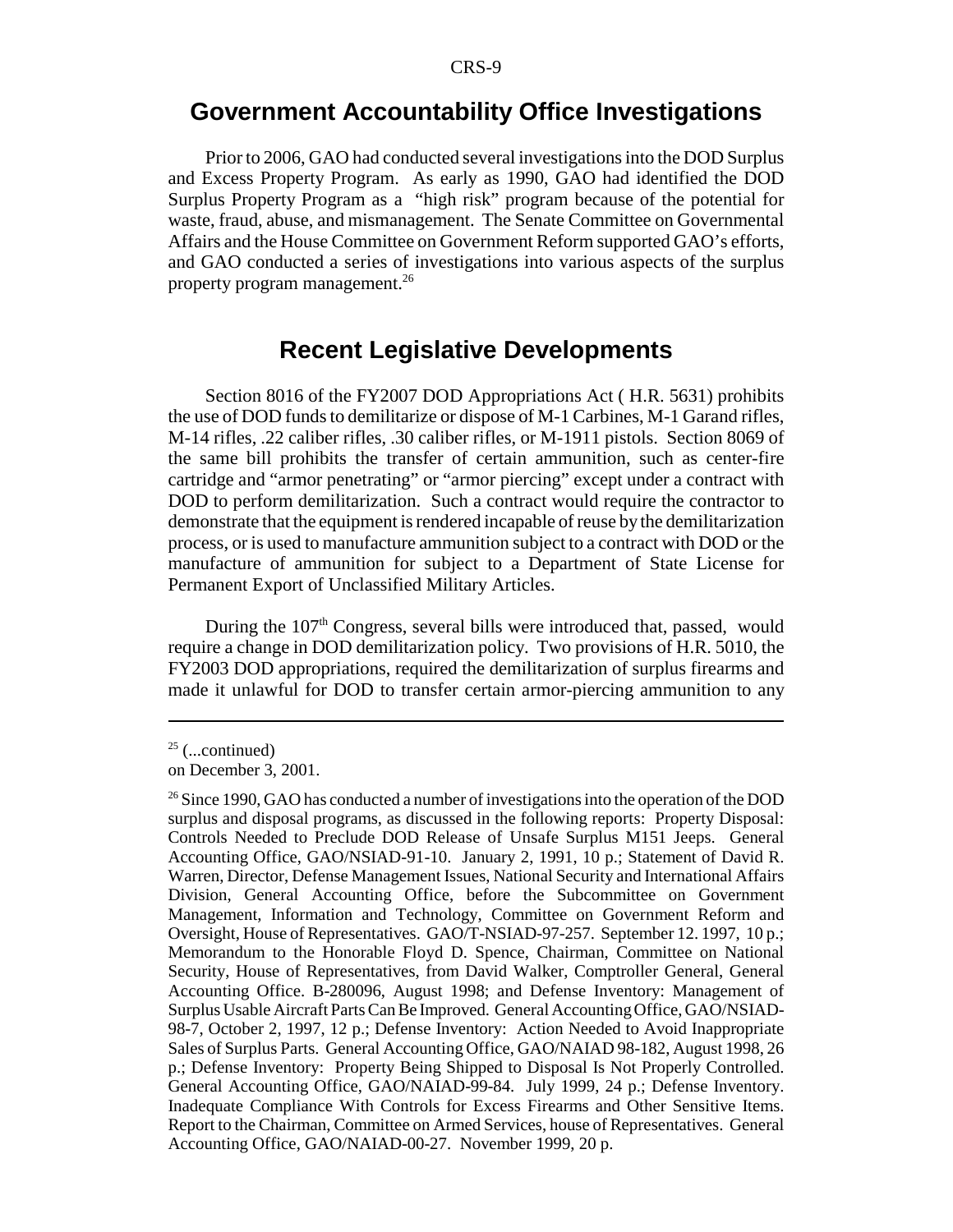nongovernmental entity, unless the ammunition was rendered incapable of reuse.<sup>27</sup> The Senate version of the FY2002 DOD appropriations bill would have, if enacted, required the demilitarization of surplus firearms.<sup>28</sup> The Senate-version of the FY2002 DOD authorization bill would have made it unlawful for any person to possess equipment not fully demilitarized; that legislation became a provision known as Section 1062 of Senate bill 1438, the Senate-version of the FY2002 National Defense Authorization bill. Section 1062 was defeated in the Conference Committee.

In 1998, Congress directed DOD to draft proposed legislation designed to clarify the authority of the federal government to recover significant military equipment released without adequate demilitarization<sup>29</sup>; DOD's legislative proposal eventually became known as Section 1062. Section 1062 would have required the Secretary of Defense to establish regulatory standards to govern the demilitarization of equipment not covered under current demilitarization policy, and do the following: (1) define classes of military equipment requiring demilitarization before disposal, and what constitutes demilitarization for each class of significant military equipment; (2) ensure that the demilitarized equipment would not pose a significant risk to public safety, and have no uniquely military capability or significant capability for use as a weapon; (3) place the burden of proof of ownership of such military weapons and equipment on the person in possession of the equipment (and not on the federal government); (4) provide compensation to those persons whose property was confiscated by the Federal government; (5) grant the Secretary of Defense the authority to delegate broad powers to the Attorney General to investigate suspected violations, including inspection and seizure of the property.

According to DOD, the Senate Armed Services Committee made some changes to its original legislative proposal by incorporating the recommendations of the Defense Science Board Task Force. The Task Force studied the issue and issued a report titled "Control of Military Excess and Surplus Materiel."30 In the report, the

<sup>27</sup> P.L. 107-248, Sections 8019 and 8090.

<sup>28</sup> Section 8020 of H.R. 3338.

 $29$  Section 1051. Plan for Improved Demilitarization of Excess and Surplus Defense Property. FY1999 Defense Authorization Act, H.R. 3616, P.L. 105-261, October 17, 1998.

<sup>30</sup> *Control of Military Excess and Surplus Materiel*. Report of the Defense Science Board Task Force, Office of the Under Secretary of Defense For Acquisition & Technology. December 1998, 62 p. Defense Science Board Report, p. 32. The Task Force recommended that Congress give DOD the authority for the entire demilitarization of military equipment, as the majority of property in question is property that DOD owns or formerly owned. The report concluded that DOD should be the final decision authority for all DOD demilitarization and control items, and thus should negotiate a Memorandum of Understanding with GSA, giving DOD final approval for distribution of demilitarization and controlled items, or initiate legislation to establish DOD decision authority for all demilitarization and controlled items, as well as for equipment (like tanks) that is not covered by the current regulation. The report recommended that, given the overlaps and gaps in control of property due to the involvement of multiple agencies, DOD should adopt a "cradle to grave" principle in the vigorous enforcement of demilitarization laws. Non- (continued...)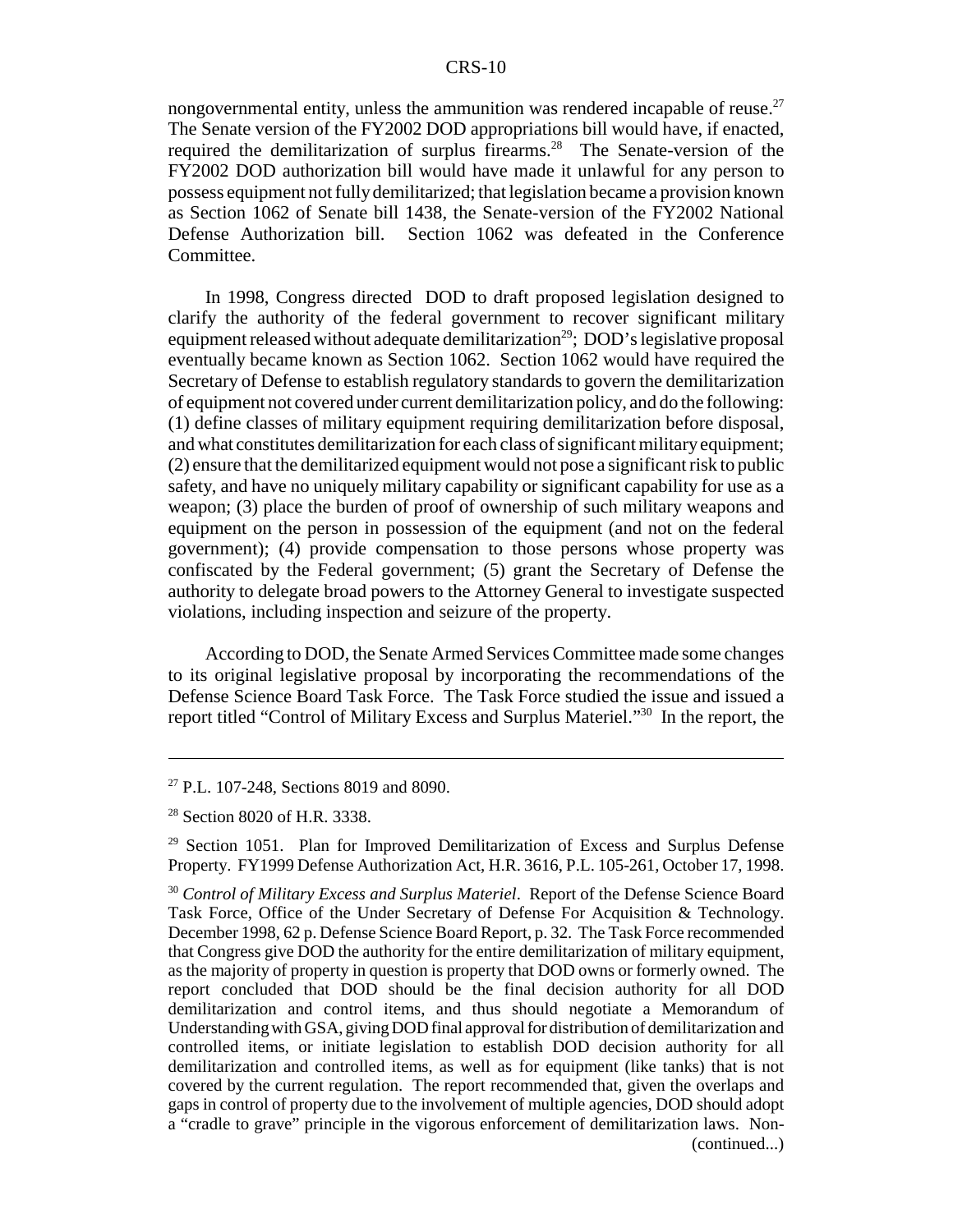Task Force identified six sources of potential leaks of materiel requiring demilitarization and control, and found that privately-owned museums constituted the most significant source of leakage. The Task Force concluded that no single agency had the lead authority or responsibility for controlling such equipment, which resulted in overlaps and gaps in coverage, that law enforcement efforts were largely resource-dependent, and that the demilitarization coding process was too complicated. $31$ 

#### **Current Issues on Demilitarization**

Views expressed by DOD and various public interest groups are in stark contrast to each other. DOD officials believe that the passage of the proposed, but deleted, Section1062 of the FY2002 DOD authorization bill would have allowed DOD to correct past demilitarization errors and write new rules to address the demilitarization of all items.32 In contrast, however, several groups of military equipment enthusiasts spoke out against the bill, including its use of the term "significant military equipment."

DOD has reportedly sought to gain control over military equipment in the possession of individuals or groups, and has long advocated for tighter military equipment demilitarization policies. However, the DOD Demilitarization Program Manager (DDPM) maintains that the program lacks authority, staff, and resources. The DDPM could not estimate how much it would cost to implement a full-scale demilitarization program, as it cannot estimate the large number of items that fall under the category of "significant military equipment."

More specifically, the DDPM believes that the program lacks resources to implement a life-cycle (from cradle to grave) management program. Three staff members administer demilitarization and trade security control policy. Eleven criminal investigators make up the DOD's Trade Security Controls Office, whose job is to ensure that nothing is released from DOD without proper controls. Due to the sheer volume of the materiels received, they can only investigate the most egregious cases. DOD maintains that efforts to investigate and recover this property have been less than successful. When DOD officials have referred suspected cases to the

 $30$  (...continued)

DOD agencies could then continue to distribute excess materiel with DOD approval of demilitarization and controlled items. GSA disagreed with this recommendation.

<sup>&</sup>lt;sup>31</sup> The Defense Science Board Task Force concluded that, in some cases, DOD property was destroyed that could have been sold, resulting in lost revenue from sales, while some DOD property was sold which should have been demilitarized, resulting in an increase in the potential threat for acts of domestic or foreign terrorism. For further discussion, see Wichner, David. Bin Laden Jet Trainer Was Stored in Tucson. *Arizona Daily Star* (web version). November 18, 2001.

 $32$  Views and comments attributed to DOD were offered by Mr. Jack Blackway, DOD Demilitarization Program Manager, and his staff, during an interview conducted at his office on December 3, 2001.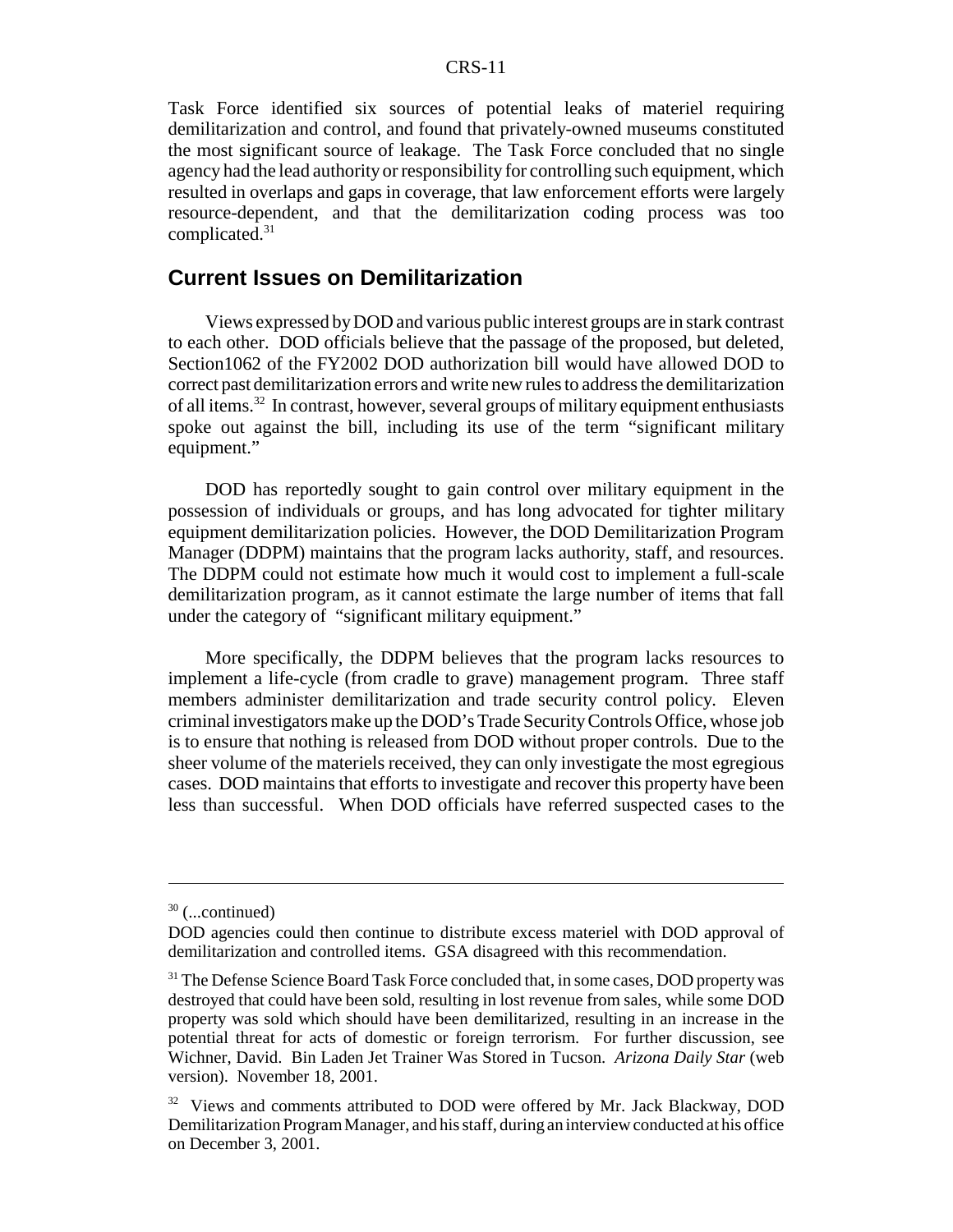Department of Justice, no action has been taken. According to Mr. Blackway, DOJ has cited a lack of definitive authority to take action.<sup>33</sup>

In addition, DOD does not always know where its military equipment, loaned to museums, is located. According to DOD, there have been instances where museums have moved, traded, and sold property without DOD's permission. DOD has maintained that equipment loaned to private museums is given for a "conditional display," meaning that the museum does not have full ownership of the property. No museum has a clear title to the property; DOD maintains ownership, as in the case of property released through public sale. Property is not considered sold until the demilitarization process is completed.

Another issue is the different agency authorities for demilitarization policies. The responsibilities for both the surplus weapons program and the demilitarization of military equipment are dispersed, and thus create some jurisdictional problems. The GSA, and the Departments of Commerce, Defense, Justice<sup>34</sup>, State, and Treasury, all have separate rules governing the disposal of demilitarized property. For example, materiel that is classified as significant military equipment is listed on the United States Munitions List (USML), which is under the jurisdiction of the Department of State $35$ . The State Department is also responsible for direct commercial sales and transfers. The Department of Commerce is responsible for items on the Commercial Control List Items (CCLI).<sup>36</sup> In contrast, DOD surplus disposal falls under the jurisdiction of the DOD Trade Security Controls Office, which has limited authority for the demilitarization of military equipment . The Task Force concluded that while DOD had strengthened its control and monitoring of surplus and donations, GSA's more generous, management control guidelines needed considerable improvement. 37

<sup>&</sup>lt;sup>33</sup> The DDPM believes that DOJ does not place a high priority on these cases, and that there is some reluctance on DOJ's part to investigate such cases due to its past missteps in some civil law enforcement situations (such as Ruby Ridge and Waco).

<sup>&</sup>lt;sup>34</sup> Under Section 1111 of H.R. 5005, the Homeland Security Act of 2002 (P.L. 107-296), the Bureau of Alcohol, Tobacco, and Firearms (formerly the ATF) will be transferred from the Department of the Treasury to the Department of Justice, and renamed as the "Bureau of Alcohol, Tobacco, Firearms, and Explosives."

<sup>&</sup>lt;sup>35</sup> The following explanation was provided by Jack Blackway, Director, DOD Trade Security Controls Office. "The United States Munitions List (USML), 22 CFR 120-130, International Traffic in Arms Regulations (ITAR) lists and defines materiel that is militarily unique (SME) and therefore requires special export controls; the remainder of the materiel on the USML that is not designated as SME, is afforded special conditions for release from DOD control, including end-use certification and clearance of recipients. Additionally, DOD requires these same controls on dual-use materiel listed in 15 CFR 774, Commerce Control List, which is under the jurisdiction of the Department of Commerce for export control."

<sup>36</sup> *Control of Military Excess and Surplus Materiel*. Report of the Defense Science Board Task Force, Office of the Under Secretary of Defense For Acquisition & Technology. December 1998, p. 31.

<sup>37</sup> Ibid, p. 42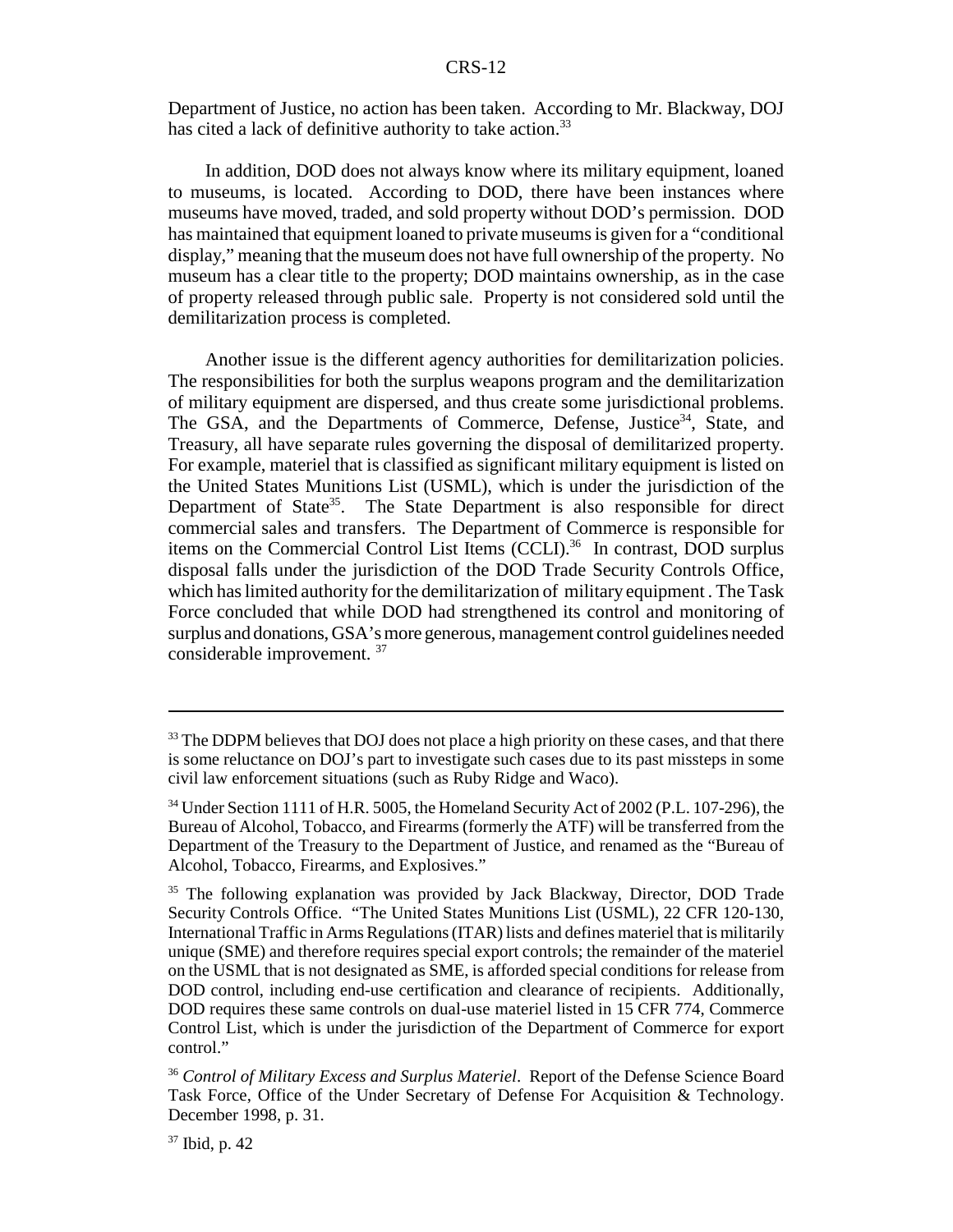#### CRS-13

A number of groups, including some veteran's groups and military weapons enthusiasts, were opposed to the proposed Section 1062. They take great pride in owning the relics of war; some have channeled their affinity for military weaponry into attending war reenactments, military air shows and expeditions, and owning private gun collections. Others have organized private museums of military weapons and artifacts.

Some groups were concerned that if the proposed Section 1062 had been enacted into law, DOD would have been able to confiscate the item from whomever had possession of it, and be required to reimburse the owner for the fair market value of the item (or scrap metal) in the event that DOD found demilitarization costs to be prohibitive. According to the provisions of Section 1062 , DOD would have been required to develop both a policy and a process for implementation of the new policy, and a notification process would have been made public.<sup>38</sup>

The Aircraft Owners and Pilots Association (AOPA) had strongly opposed the passage of the proposed Section 1062. In a letter to the chair of the House Armed Services Committee, AOPA President Phil Boyer acknowledged that Section 1062 was proposed largely due to the discovery that some surplus military equipment was improperly coded, resulting in sensitive military technology having found its way into the public sector. He believed that Section 1062 served a valid military purpose, but argued that the definition of what is considered "significant military equipment" was broad, ambiguous, and might lead to an unnecessary destruction of military aircraft.<sup>39</sup> Mr. Boyer offered to work with the Conference Committee members to draft an alternative piece of legislation that would narrow the scope of Section  $1062<sup>40</sup>$ 

Mr. Boyer stressed that certain aircraft (possibly aircraft not demilitarized) had been carefully maintained over the years and were now serving useful purposes. In a joint letter to the House Armed Services Committee, AOPA and the Experimental Aircraft Association (EAA) stressed that the nation faced a serious pilot shortage, and that having historical aircraft visible at public air shows would encourage youth to consider careers in military or commercial aviation. In a letter to the Senate Armed Services Committee members, EAA also described the terms "significant military equipment" and "demilitarization" as broad and ambiguous, stating that "legitimately acquired ex-military aircraft from many eras, commonly known as war birds, pose no threat to the public, but instead are used to display our history as living aviation heritage."<sup>41</sup>

<sup>&</sup>lt;sup>38</sup> Section 1062 would have required those in possession of such equipment to prove that they legally owned it. Ultimately, the issue of who lawfully owns an item would be a matter for the court.

<sup>&</sup>lt;sup>39</sup> In response, the DDPM offered the following: "However, SME is clearly defined in 22 CFR, and, while broad, is not ambiguous. Merely removing the guns from a military attack aircraft does not negate its military capability over civilian aircraft nor preclude replacing those guns obtained from a different source."

<sup>40 [</sup>http://www.aopa.org/whatsnew/newsitems/2001/011012letter.html]

<sup>41 [</sup>http://www.EAA.org/news/news/demil\_letter.html] The letter goes on to say that "All (continued...)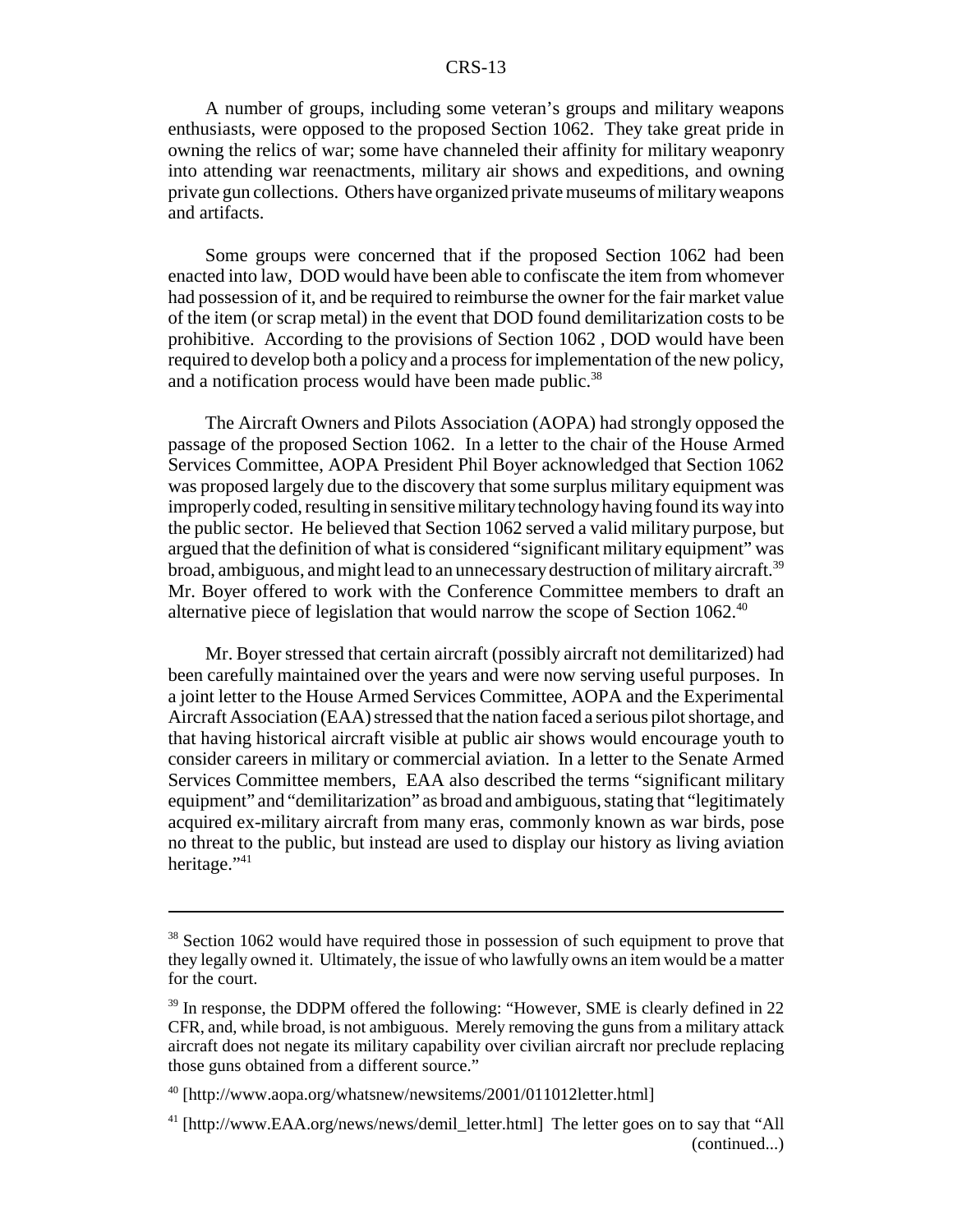# **Policy Options for Congress**

Several policy options are available to Congress to reexamine the current United States demilitarization policy. They include (1) permit selective exemption; (2) appoint one agency as Executive Program Agent for all federal agencies; (3) convene an independent panel; (4) conduct hearings; and (5) take no action.

#### **Permit Selective Exemption**

Congress may introduce a revised version of the previously proposed Section 1062, but make certain types of military equipment and weapons exempt from the demilitarization process. As an example, Congress may exempt any equipment that is commercially available or exempt specific types of equipment. Congress may also seek to set a specific time frame for DOD to develop a regulatory policy.

#### **Establish One Agency as Executive Agent for All Federal Agencies**

Congress may introduce legislation to give one federal agency the statutory authority for the demilitarization of all military equipment. Given DOD's responsibility to protect public safety and provide for national security, some argue that DOD should be in charge of all demilitarization policies.<sup>42</sup>

Another option would be to make the Department of Homeland Security the Executive Program Agent. Some would argue that the Department of Homeland Security is a logical choice, given its mission to coordinate domestic security, lawenforcement, border security, emergency management, intelligence and the antiterrorist activities of the federal government. By firmly establishing the federal government's military equipment demilitarization policy under the Department of Homeland Security, Congress might help overcome a "turf war" and avoid crossing political and institutional lines among older, more established, federal agencies.43

The drawback is that the demilitarization policies of several federal agencies overlap with DOD's, and Congress would likely meet resistance from federal agencies unwilling to cede authority. Congress would need to clarify the roles and responsibilities of each agency. In doing so, Congress could create a new accountability to govern future demilitarization and trade security controls policy.

 $41$  (...continued)

functioning armament systems have been removed from each aircraft prior to receiving its airworthiness certificate from the Federal Aviation Administration (FAA). Furthermore, the FAA mandates an annual inspection to ensure ongoing compliance with this and other safety requirements."

<sup>42</sup> *Control of Military Excess and Surplus Materiel*. Report of the Defense Science Board Task Force, Office of the Under Secretary of Defense For Acquisition & Technology. December 1998, 62 p.

<sup>&</sup>lt;sup>43</sup> Peckenpaugh, Jason. Bush Proposes Massive Overhaul of Homeland Security Agencies. *Government Executive*, June 6, 2002.